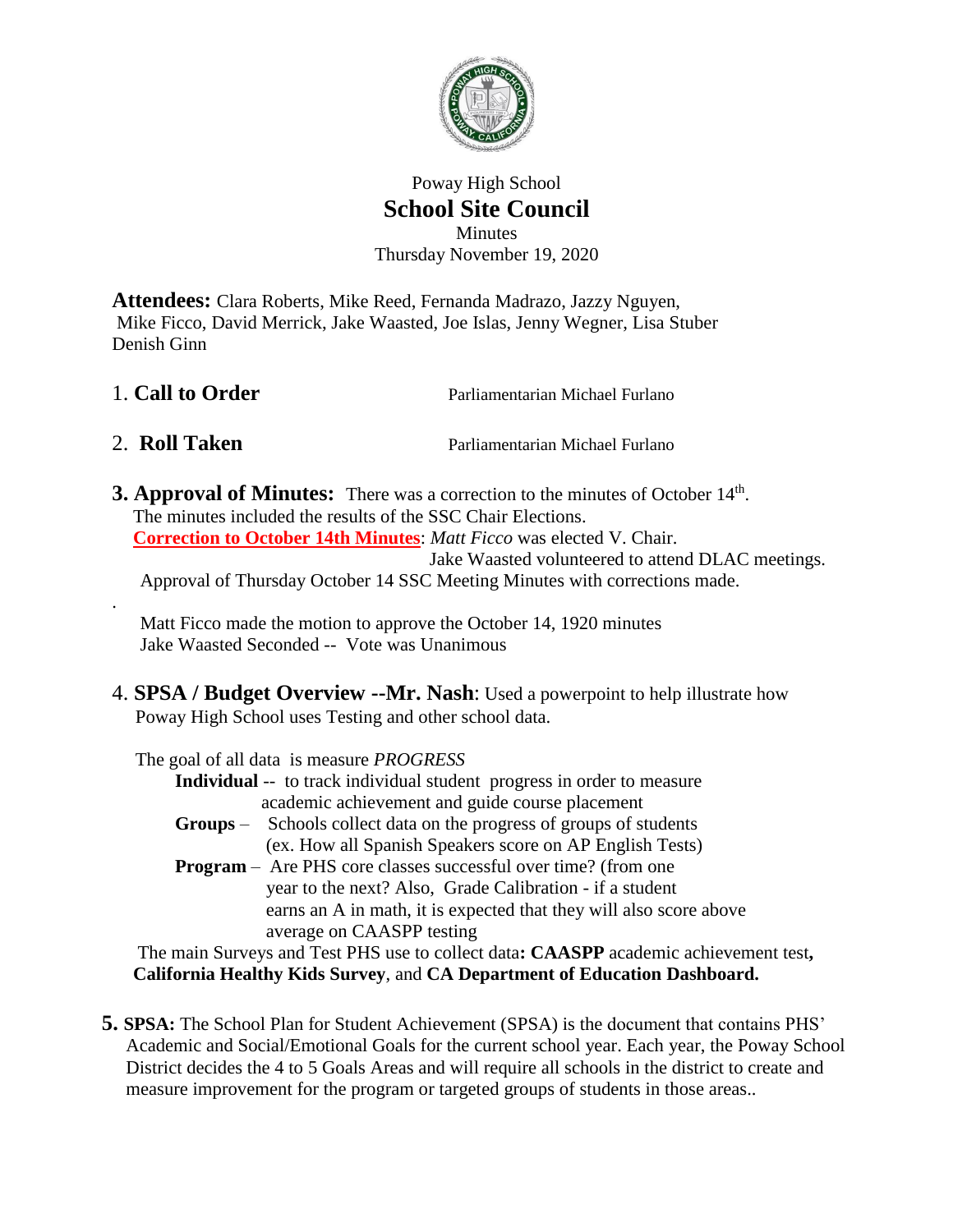School Department Chairs, and Administrative Staff carefully review and analyze academic achievement data from previous years, in order to create specific goals for improvement in the areas that Poway School District have indicated..

 Academic scores are analyzed by the English and Math Dep't. They look for areas where groups of students did not meet the standard or the scores have decreased from prior years. A plan for improvement (tutoring, intervention class to go over material more slowly) is developed and materials cost as well as the cost of teacher pay are calculated. This plan for improvement is written in detail; including the data from prior years, and where students are when they begin the remediation plan. Also written into the plan are how improvement will be measured during the school year.

 The School Site Council is presented with these plans late in the summer and they are discussed. If the plans are strong and should result in progress. SSC may approve The Plan where it becomes part of our school plan.. During the year Admin and Staff collect data on grades, benchmarks and quizzes to see if the plan for intervention is working and the targeted student group is successful.

#### **Local Control Accountability Plan (LCAP) Goals:**

 These are the 4 areas of focus that Poway Unified School District will direct all schools in the District to develop and implement specific goals for improving achievement by all students or specific groups of students in the areas specified by Poways Unified School District. Generally these Goals fall into these critical areas:

1.Math 2 English 3. Social/ Emotional 4. Equity and Inclusion

**6. PHS Goals for Academic Achievement**  $*$  adjusted from prior year due to COVID school closures Here are specific Goals that PHS has targeted for improvement for specific groups of students for the current school year:

- **a. Math:** The percentage of first time enrolled Integrated Math 1 A Students receiving a C or better in Int. Math 1A will increase 5% over the prior years percentage of 55.66. Teachers will use improved curriculum, collaborate on Benchmarks and unit tests, and continue teacher professionals development. This will result in an increased pass rate in Math 1A. Further, the skills acquired by Math 1A students will be compared to the 2019-20 CAASPP as a true indicator of improvement.
- **b. English**; 70% of EL students who are enrolled in High School English 3-4 Collab Classes will increase their proficiency by 1 level rubric score in reading and writing on the 2020-21 ELPAC. Teachers will collaborate with Native Language speakers to improve vocabulary and comprehension of these students. This will result in improved scores on the 2020-21 ELPAC Test using the results of 2018-19 ELPAC scores as a baseline.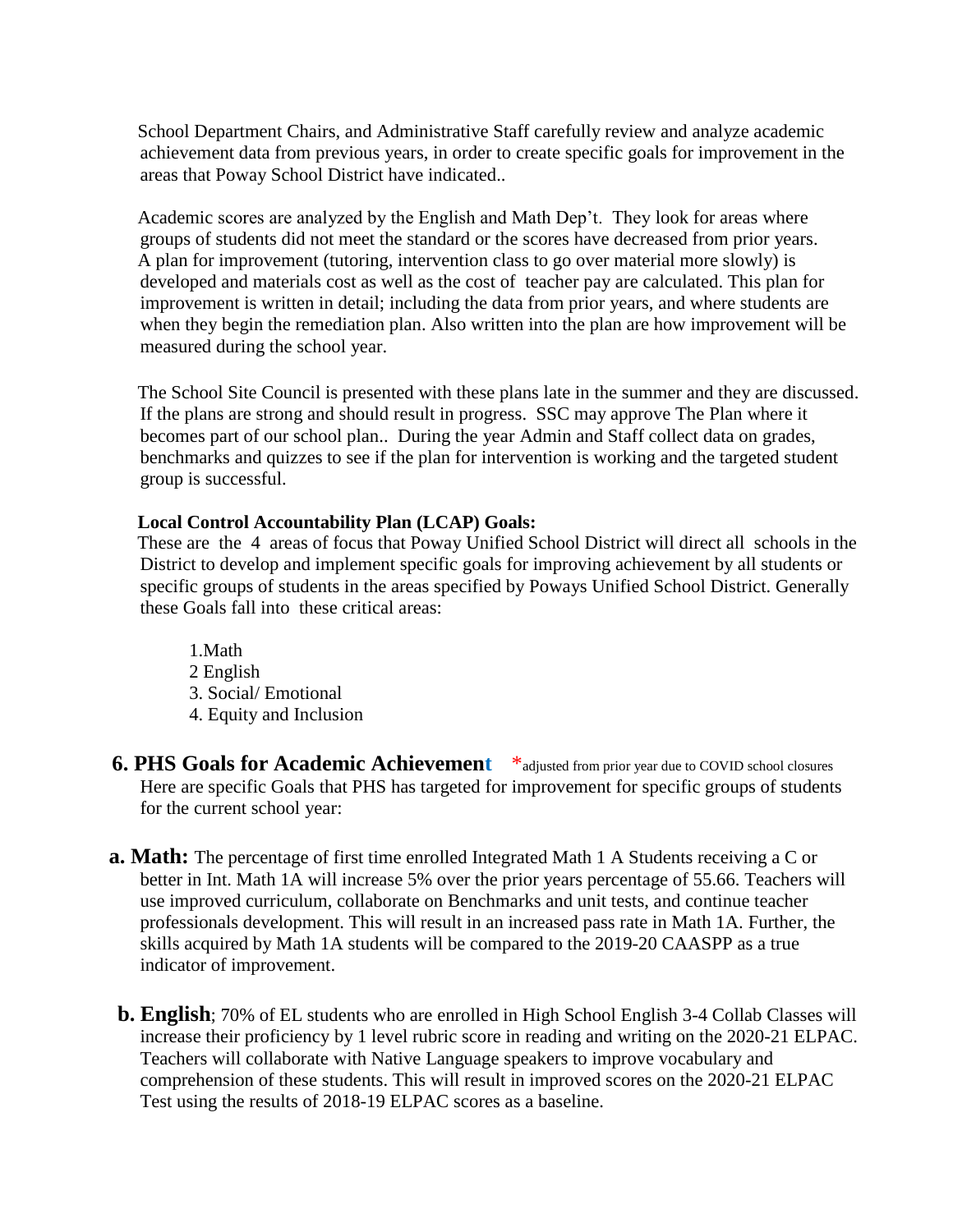- **c. Equity and Inclusion:** In order to recognize and address issues on campus of equity and inclusion PHS has formed a Climate Committee that will be tasked with developing training and programs to help all staff and students on campus become aware of issues of unconscious bias.
	- Creating an avenue for students to report incidents of bias
	- Introducing and training staff to become aware of our own internal biases
	- Informal surveys in order to collect data
	- Community Conversation will be held consistently via zoom to engage the community around equity issues and give voice to Persons of Color.
	- Staff training on recognizing our own internal bias and how to address this.

The result of this work will be a campus that is aware of expectations in the Titan Experience. Further, the Absenteeism and Suspension rates indicated on the CHKS should decrease by 2% as compared to the prior 2018-19 CHKS survey.

In each of these areas Poway High School determines a goal that directly targets a group of students progress ( **for example** AP English to pass the AP Exam with at least a 4)

Each of the Goals is written very specifically in the SPSA, along with how PHS will measure for success. After due consideration, the School Site Council may then approve the goal.

## **7. Budget: English Learner** and **Educationally Disadvantaged Youth**

 School Site Council also has specific dollar amounts that are applied to these goals to support two critical groups on Campus: English Language Learners **(EL**) and Educationally Disadvantaged Youth. **(EDY)**

 The Goals written into the SPSA must be for specific benefit of these two groups. This year Poway High School was given \$35,040 for **EDY** and \$12,000 for **EL** students. SSC can approve the use of these funds to pay for materials, extra pay for teacher tutors in order to specifically benefit these two underperforming students.

 SSC managed funds can be combined with other school funding - as long as SSC funds are proportionately used to support EL, EDY Learners.

All expenditures are noted in the SPSA must balance with the given budget

# **ELAC Committee**

- **8. Jenny Wegner reports** on the ELAC (English Language Acquisition Committee) committee meeting:
	- *ELAC Committee:*

 The first meeting took place it was explained to parents that ELAC is for community discussion; schools report the programs that it has to support English Learners, and parents may give suggestions for improvement or expansion

- The Goal of the ELAC Committee is to build programs that will increase fluency and re-classify as many English Learners as possible as Fluent English Speakers.
- **9. The EL / EDY School Budget** for 2020-21 school year is mainly a carryover from last year due to COVID school closures. Some of the funds spent last year were adjusted for this year.